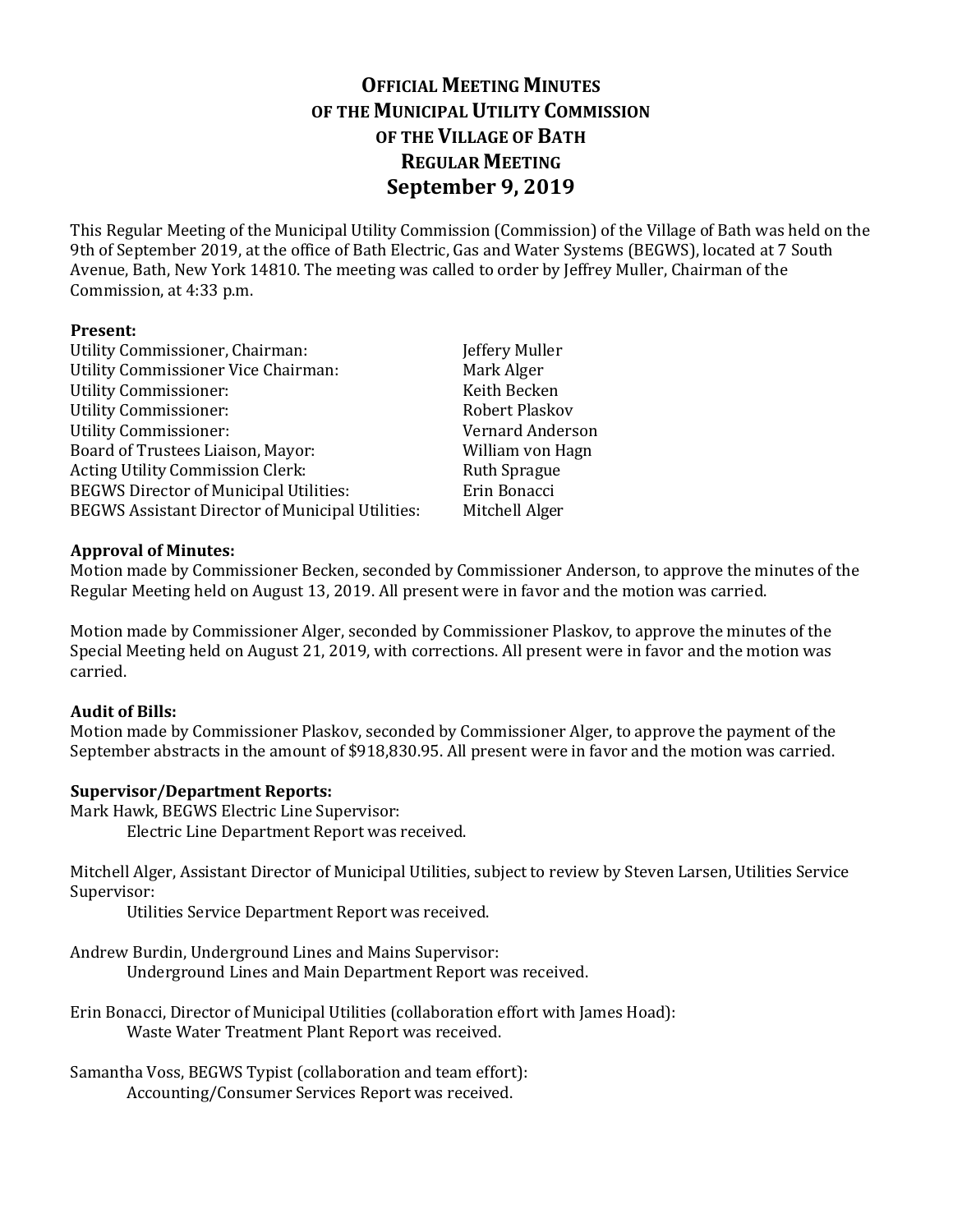### **Asset Management/GIS (Geographic Information System)**:

Motion made by Commissioner Alger, seconded by Commissioner Becken, to purchase an Esri GIS License for an amount not-to-exceed \$10,000. All present were in favor and the motion was carried.

# **Purchase of Tablets with GIS Software:**

Motion made by Commissioner Alger, seconded by Commissioner Anderson, to purchase eight (8) tablets for GIS data collection for an amount not-to-exceed \$2,000. All present were in favor and the motion was carried.

# **Tree Trimming Bid Award:**

Motion made by Commissioner Plaskov, seconded by Commissioner Alger, to award the tree trimming contract to Birchcrest Tree and Landscape for a bid of \$164,200, with an allowance up to \$170,000 for tree removal. All present were in favor and the motion was carried.

# **Club View Drive Gas Main Installation and Tie-In to May Street:**

Motion made by Commissioner Plaskov, seconded by Commissioner Alger, to authorize contracting out the hot tapping of the high pressure steel gas main on May Street to John W. Danforth Company for an amount not-toexceed \$5,000. All present were in favor and the motion was carried.

# **CDBG (Community Development Block Grant) Water System Evaluation:**

Motion made by Commissioner Plaskov, seconded by Commissioner Anderson, to select Larson Design Group for professional engineering services related to the Village of Bath Water System Evaluation for a fee not-toexceed \$50,000. All present were in favor and the motion was carried.

# **Moody's Well No. 6 Payment:**

Motion made by Commissioner Plaskov, seconded by Commissioner Alger, to increase the payment authorized to Moody's by \$166.86 for work completed on Well No. 6. All present were in favor and the motion was carried.

# **(WQIP) Water Quality Improvement Program Award Contracts:**

Motion made by Commissioner Alger, seconded by Commissioner Plaskov, to approve and recommend Mayor von Hagn execute the WQIP award contracts. All present were in favor and the motion was carried.

### **Bernard P. Donegan Contract:**

Motion made by Commissioner Plaskov, seconded by Commissioner Alger, to support and affirm Mayor von Hagn's submission of the previously approved contract with Bernard P. Donegan, Inc. for professional services. All present were in favor and the motion was carried.

# **Purchase of Confined Space Entry Equipment:**

Motion made by Commissioner Becken, seconded by Commissioner Alger, to purchase confined space entry equipment for an amount-not-to exceed \$10,000. All present were in favor and the motion was carried.

### **Computer Budget:**

Motion made by Commissioner Plaskov, seconded by Commissioner Alger, to increase the budgeted amount for computers from \$10,000 to \$17,000. All present were in favor and the motion was carried.

### **Sexual Harassment Policy:**

Motion made by Commissioner Alger, seconded by Commissioner Plaskov, to adopt the Village of Bath Sexual Harassment Policy. All present were in favor and the motion was carried.

### **ADA Compliant Website:**

Motion made by Commissioner Plaskov, seconded by Commissioner Alger, to retain Darrell Buckley to commission the development of a website in compliance with Web Content Accessibility Guidelines for a fee not-to-exceed \$3,000. All present were in favor and the motion was carried.